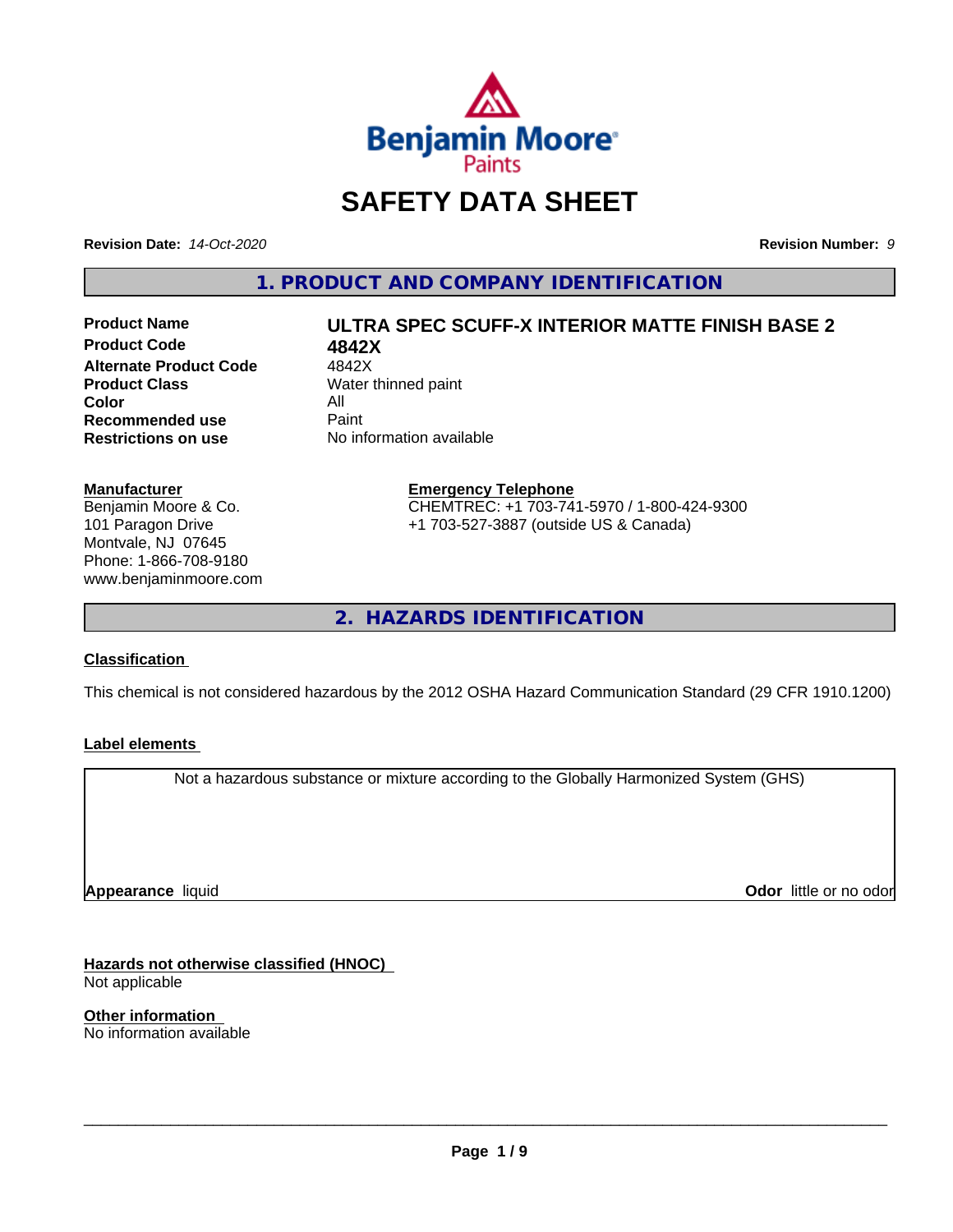**WARNING:** This product contains isothiazolinone compounds at levels of <0.1%. These substances are biocides commonly found in most paints and a variety of personal care products as a preservative. Certain individuals may be sensitive or allergic to these substances, even at low levels.

\_\_\_\_\_\_\_\_\_\_\_\_\_\_\_\_\_\_\_\_\_\_\_\_\_\_\_\_\_\_\_\_\_\_\_\_\_\_\_\_\_\_\_\_\_\_\_\_\_\_\_\_\_\_\_\_\_\_\_\_\_\_\_\_\_\_\_\_\_\_\_\_\_\_\_\_\_\_\_\_\_\_\_\_\_\_\_\_\_\_\_\_\_

#### **3. COMPOSITION INFORMATION ON COMPONENTS**

| Chemical name                                                                | CAS No.    | Weight-%    |
|------------------------------------------------------------------------------|------------|-------------|
| Titanium dioxide                                                             | 13463-67-7 | 10 - 15     |
| Propanoic acid, 2-methyl-, monoester with<br>2,2,4-trimethyl-1,3-pentanediol | 25265-77-4 | - 5         |
| Sodium C14-C16 olefin sulfonate                                              | 68439-57-6 | $0.1 - 0.5$ |

|                                                  | 4. FIRST AID MEASURES                                                                                    |
|--------------------------------------------------|----------------------------------------------------------------------------------------------------------|
| <b>General Advice</b>                            | No hazards which require special first aid measures.                                                     |
| <b>Eye Contact</b>                               | Rinse thoroughly with plenty of water for at least 15 minutes and consult a<br>physician.                |
| <b>Skin Contact</b>                              | Wash off immediately with soap and plenty of water while removing all<br>contaminated clothes and shoes. |
| <b>Inhalation</b>                                | Move to fresh air. If symptoms persist, call a physician.                                                |
| Ingestion                                        | Clean mouth with water and afterwards drink plenty of water. Consult a physician<br>if necessary.        |
| <b>Most Important</b><br><b>Symptoms/Effects</b> | None known.                                                                                              |
| <b>Notes To Physician</b>                        | Treat symptomatically.                                                                                   |

**5. FIRE-FIGHTING MEASURES**

| <b>Suitable Extinguishing Media</b>                                              | Use extinguishing measures that are appropriate to local<br>circumstances and the surrounding environment.                                   |
|----------------------------------------------------------------------------------|----------------------------------------------------------------------------------------------------------------------------------------------|
| Protective equipment and precautions for firefighters                            | As in any fire, wear self-contained breathing apparatus<br>pressure-demand, MSHA/NIOSH (approved or equivalent)<br>and full protective gear. |
| <b>Specific Hazards Arising From The Chemical</b>                                | Closed containers may rupture if exposed to fire or<br>extreme heat.                                                                         |
| Sensitivity to mechanical impact                                                 | No.                                                                                                                                          |
| Sensitivity to static discharge                                                  | No.                                                                                                                                          |
| <b>Flash Point Data</b><br>Flash point (°F)<br>Flash Point (°C)<br><b>Method</b> | Not applicable<br>Not applicable<br>Not applicable                                                                                           |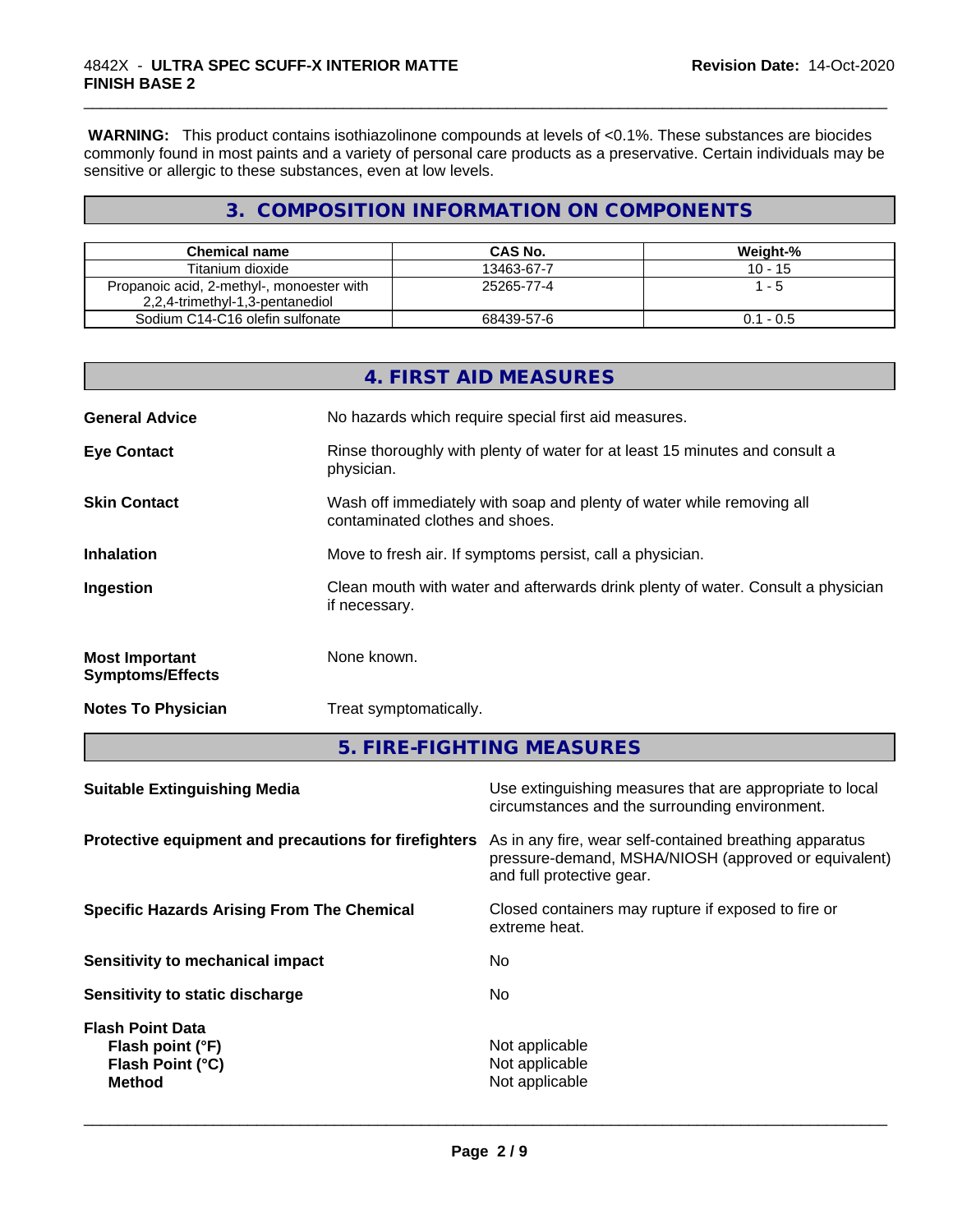#### **Flammability Limits In Air**

**Lower flammability limit:** Not applicable **Upper flammability limit:** Not applicable

\_\_\_\_\_\_\_\_\_\_\_\_\_\_\_\_\_\_\_\_\_\_\_\_\_\_\_\_\_\_\_\_\_\_\_\_\_\_\_\_\_\_\_\_\_\_\_\_\_\_\_\_\_\_\_\_\_\_\_\_\_\_\_\_\_\_\_\_\_\_\_\_\_\_\_\_\_\_\_\_\_\_\_\_\_\_\_\_\_\_\_\_\_

**NFPA Health:** 1 **Flammability:** 0 **Instability:** 0 **Special:** Not Applicable

#### **NFPA Legend**

- 0 Not Hazardous
- 1 Slightly
- 2 Moderate
- 3 High
- 4 Severe

*The ratings assigned are only suggested ratings, the contractor/employer has ultimate responsibilities for NFPA ratings where this system is used.*

*Additional information regarding the NFPA rating system is available from the National Fire Protection Agency (NFPA) at www.nfpa.org.*

#### **6. ACCIDENTAL RELEASE MEASURES**

| <b>Personal Precautions</b>      | Avoid contact with skin, eyes and clothing. Ensure adequate ventilation.                                                                                                         |
|----------------------------------|----------------------------------------------------------------------------------------------------------------------------------------------------------------------------------|
| <b>Other Information</b>         | Prevent further leakage or spillage if safe to do so.                                                                                                                            |
| <b>Environmental precautions</b> | See Section 12 for additional Ecological Information.                                                                                                                            |
| <b>Methods for Cleaning Up</b>   | Soak up with inert absorbent material. Sweep up and shovel into suitable<br>containers for disposal.                                                                             |
|                                  | 7. HANDLING AND STORAGE                                                                                                                                                          |
| Handling                         | Avoid contact with skin, eyes and clothing. Avoid breathing vapors, spray mists or<br>sanding dust. In case of insufficient ventilation, wear suitable respiratory<br>equipment. |
| <b>Storage</b>                   | Keep container tightly closed. Keep out of the reach of children.                                                                                                                |
| <b>Incompatible Materials</b>    | No information available                                                                                                                                                         |
|                                  |                                                                                                                                                                                  |

**8. EXPOSURE CONTROLS/PERSONAL PROTECTION**

#### **Exposure Limits**

| Chemic<br>name<br>.  | <b>ACGIH <sup>-</sup></b><br>.          | <b>DEI</b><br>n<br>--<br>-- |
|----------------------|-----------------------------------------|-----------------------------|
| l itanium<br>dioxide | TWA.<br>ma/m<br>$\cdot$ in m<br>$\cdot$ | ma/m∘<br><i>UN ¤</i><br>~   |

#### **Legend**

ACGIH - American Conference of Governmental Industrial Hygienists Exposure Limits OSHA - Occupational Safety & Health Administration Exposure Limits N/E - Not Established

**Engineering Measures** Ensure adequate ventilation, especially in confined areas.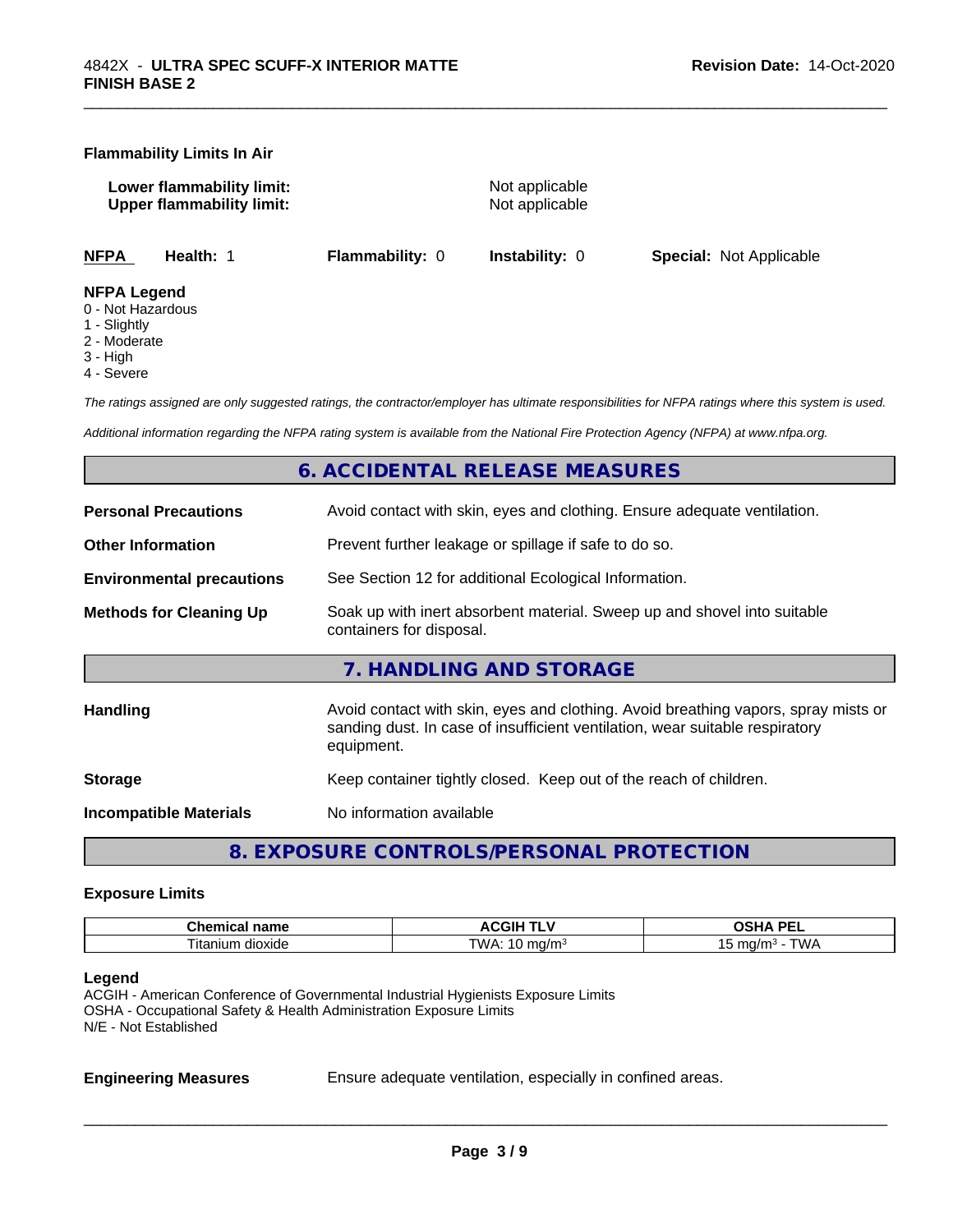| <b>Personal Protective Equipment</b> |                                                                                                                                     |
|--------------------------------------|-------------------------------------------------------------------------------------------------------------------------------------|
| <b>Eye/Face Protection</b>           | Safety glasses with side-shields.                                                                                                   |
| <b>Skin Protection</b>               | Protective gloves and impervious clothing.                                                                                          |
| <b>Respiratory Protection</b>        | In case of insufficient ventilation wear suitable respiratory equipment.                                                            |
| <b>Hygiene Measures</b>              | Avoid contact with skin, eyes and clothing. Remove and wash contaminated<br>clothing before re-use. Wash thoroughly after handling. |

#### **9. PHYSICAL AND CHEMICAL PROPERTIES**

**Appearance** liquid **Odor** little or no odor **Odor Threshold** No information available **Density (lbs/gal)** 9.1 - 9.5 **Specific Gravity** 1.09 - 1.13 **pH pH**  $\blacksquare$ **Viscosity (cps)** <br> **Viscosity (cps)** No information available<br>
No information available<br>
No information available **Solubility(ies)**<br> **No** information available<br> **Water solubility**<br> **Water solubility Evaporation Rate Evaporation Rate No information available Vapor pressure** No information available **No information** available **Vapor density**<br> **Vapor density**<br> **With % Solids**<br>
With % Solids
2019 **Wt. % Solids** 40 - 50 **Vol. % Solids Wt. % Volatiles** 50 - 60 **Vol. % Volatiles** 55 - 65 **VOC Regulatory Limit (g/L)** < 100 **Boiling Point (°F)** 212 **Boiling Point (°C)** 100 **Freezing point (°F)** 32 **Freezing Point (°C)** 0 **Flash point (°F)**<br> **Flash Point (°C)**<br> **Flash Point (°C)**<br> **C Flash Point (°C) Method** Not applicable not applicable not applicable not applicable not applicable not applicable not applicable not applicable not applicable not applicable not applicable not applicable not applicable not applicable not **Flammability (solid, gas)**<br> **Upper flammability limit:**<br>
Upper flammability limit:<br>  $\begin{array}{ccc}\n\bullet & \bullet & \bullet \\
\bullet & \bullet & \bullet\n\end{array}$  Not applicable **Upper flammability limit: Lower flammability limit:** Not applicable **Autoignition Temperature (°F)** No information available **Autoignition Temperature (°C)** No information available **Decomposition Temperature (°F)** No information available<br> **Decomposition Temperature (°C)** No information available **Decomposition Temperature (°C)**<br>Partition coefficient

**No information available No information available** 

\_\_\_\_\_\_\_\_\_\_\_\_\_\_\_\_\_\_\_\_\_\_\_\_\_\_\_\_\_\_\_\_\_\_\_\_\_\_\_\_\_\_\_\_\_\_\_\_\_\_\_\_\_\_\_\_\_\_\_\_\_\_\_\_\_\_\_\_\_\_\_\_\_\_\_\_\_\_\_\_\_\_\_\_\_\_\_\_\_\_\_\_\_

#### **10. STABILITY AND REACTIVITY**

| <b>Reactivity</b>          | Not Applicable         |
|----------------------------|------------------------|
| <b>Chemical Stability</b>  | Stable under normal c  |
| <b>Conditions to avoid</b> | Prevent from freezing. |

Stable under normal conditions.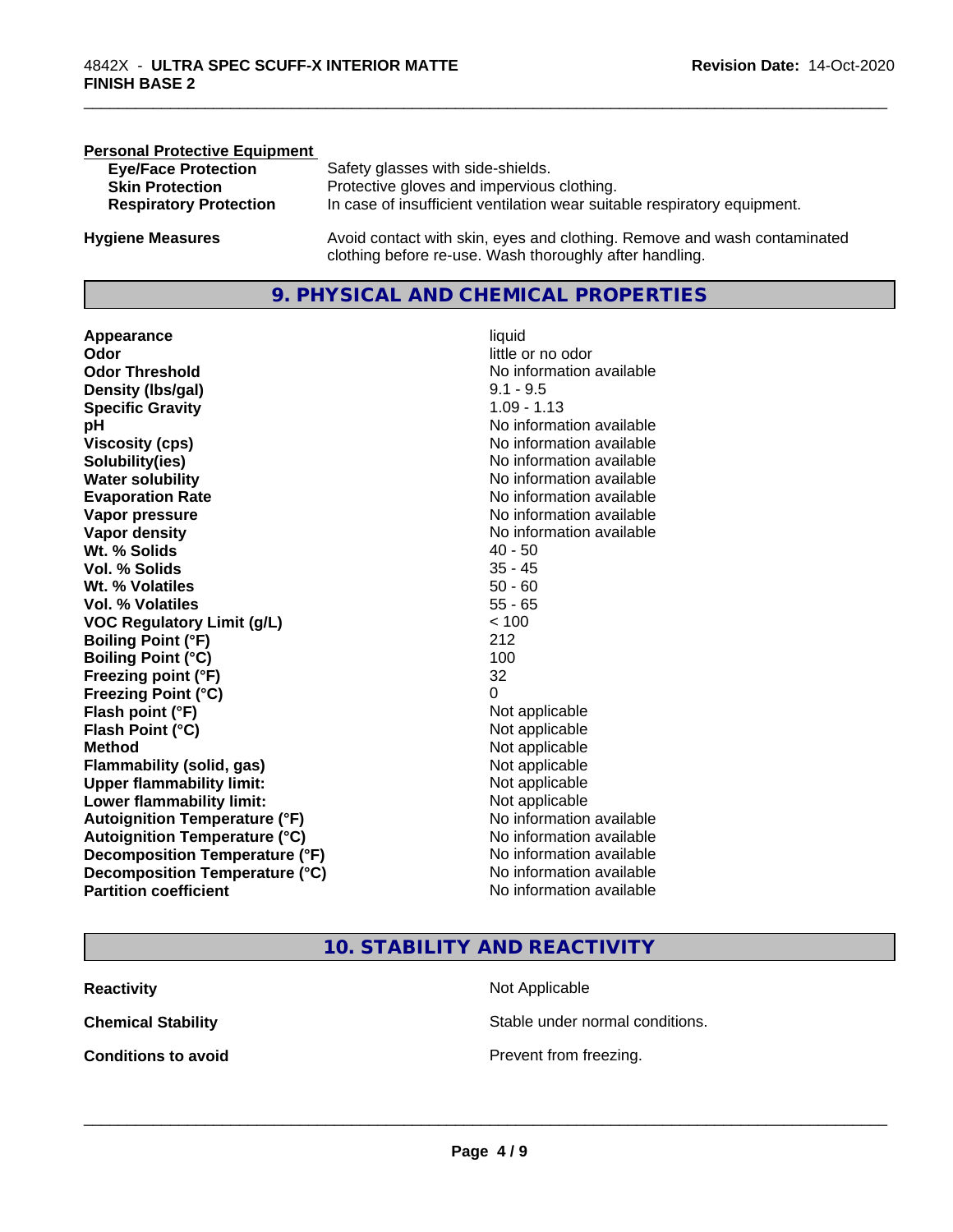| <b>Incompatible Materials</b>             | No materials to be especially mentioned.                                                                        |
|-------------------------------------------|-----------------------------------------------------------------------------------------------------------------|
| <b>Hazardous Decomposition Products</b>   | None under normal use.                                                                                          |
| <b>Possibility of hazardous reactions</b> | None under normal conditions of use.                                                                            |
|                                           | 11. TOXICOLOGICAL INFORMATION                                                                                   |
| <b>Product Information</b>                |                                                                                                                 |
| Information on likely routes of exposure  |                                                                                                                 |
| <b>Principal Routes of Exposure</b>       | Eye contact, skin contact and inhalation.                                                                       |
| <b>Acute Toxicity</b>                     |                                                                                                                 |
| <b>Product Information</b>                | No information available                                                                                        |
|                                           | Symptoms related to the physical, chemical and toxicological characteristics                                    |
| <b>Symptoms</b>                           | No information available                                                                                        |
|                                           | Delayed and immediate effects as well as chronic effects from short and long-term exposure                      |
| Eye contact                               | May cause slight irritation.                                                                                    |
| <b>Skin contact</b>                       | Substance may cause slight skin irritation. Prolonged or repeated contact may dry<br>skin and cause irritation. |
| <b>Inhalation</b>                         | May cause irritation of respiratory tract.                                                                      |
| Ingestion                                 | Ingestion may cause gastrointestinal irritation, nausea, vomiting and diarrhea.                                 |
| <b>Sensitization</b>                      | No information available                                                                                        |
| <b>Neurological Effects</b>               | No information available.                                                                                       |
| <b>Mutagenic Effects</b>                  | No information available.                                                                                       |
| <b>Reproductive Effects</b>               | No information available.                                                                                       |
| <b>Developmental Effects</b>              | No information available.                                                                                       |
| <b>Target organ effects</b>               | No information available.                                                                                       |
| <b>STOT - single exposure</b>             | No information available.                                                                                       |
| <b>STOT - repeated exposure</b>           | No information available.                                                                                       |
| Other adverse effects                     | No information available.                                                                                       |
| <b>Aspiration Hazard</b>                  | No information available                                                                                        |
| <b>Numerical measures of toxicity</b>     |                                                                                                                 |
|                                           | The following values are calculated based on chapter 3.1 of the GHS document                                    |

| <b>ATEmix (oral)</b>   | 52138 mg/kg  |
|------------------------|--------------|
| <b>ATEmix (dermal)</b> | 568389 mg/kg |

### **Component Information**

| Chemical name                                                                                 | Oral LD50            | Dermal LD50           | Inhalation LC50 |
|-----------------------------------------------------------------------------------------------|----------------------|-----------------------|-----------------|
| Titanium dioxide<br>13463-67-7                                                                | > 10000 mg/kg (Rat)  |                       |                 |
| Propanoic acid, 2-methyl-,<br>monoester with<br>2,2,4-trimethyl-1,3-pentanediol<br>25265-77-4 | $= 3200$ mg/kg (Rat) | $> 15200$ mg/kg (Rat) |                 |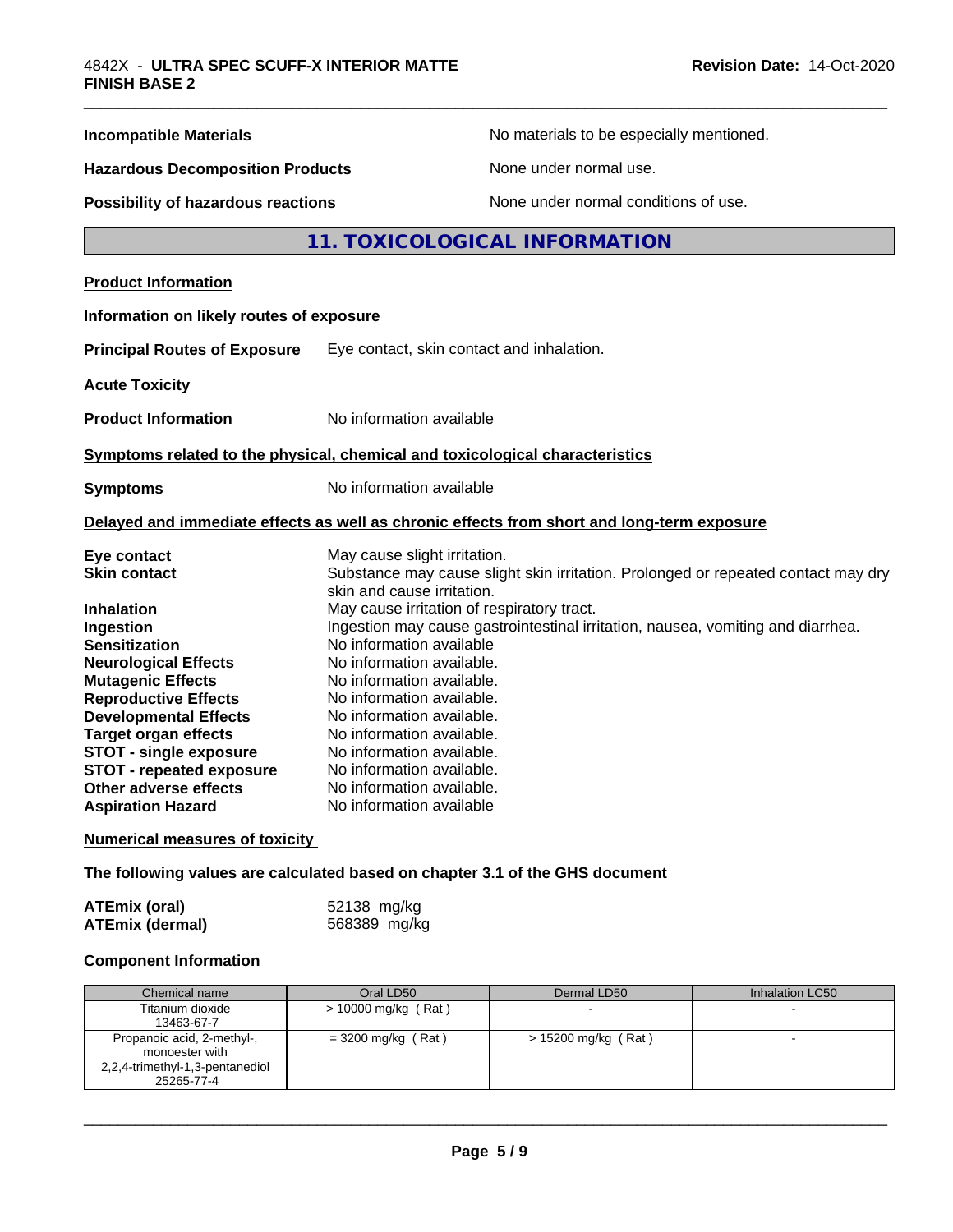| C <sub>14</sub> -C <sub>16</sub> olefin<br>Sodium<br>sultonate<br>68439-57-6 | חמממ<br>Rat<br>mg/kg<br>=<br>$\sim$ | Rabbit<br>740<br>∣ mg/kc |  |
|------------------------------------------------------------------------------|-------------------------------------|--------------------------|--|

\_\_\_\_\_\_\_\_\_\_\_\_\_\_\_\_\_\_\_\_\_\_\_\_\_\_\_\_\_\_\_\_\_\_\_\_\_\_\_\_\_\_\_\_\_\_\_\_\_\_\_\_\_\_\_\_\_\_\_\_\_\_\_\_\_\_\_\_\_\_\_\_\_\_\_\_\_\_\_\_\_\_\_\_\_\_\_\_\_\_\_\_\_

#### **Chronic Toxicity**

#### **Carcinogenicity**

*The information below indicateswhether each agency has listed any ingredient as a carcinogen:.*

| Chemical<br>name          | <b>IARC</b>                               | NTP | $\sim$ $\sim$<br>אחטט |
|---------------------------|-------------------------------------------|-----|-----------------------|
|                           | .<br>クロ<br>Human<br>Possible<br><u>__</u> |     | Listed                |
| dioxide<br><b>itanium</b> | Carcinoɑen                                |     |                       |

• Although IARC has classified titanium dioxide as possibly carcinogenic to humans (2B), their summary concludes: "No significant exposure to titanium dioxide is thought to occur during the use of products in which titanium dioxide is bound to other materials, such as paint."

#### **Legend**

IARC - International Agency for Research on Cancer NTP - National Toxicity Program OSHA - Occupational Safety & Health Administration

**12. ECOLOGICAL INFORMATION**

#### **Ecotoxicity Effects**

The environmental impact of this product has not been fully investigated.

#### **Product Information**

#### **Acute Toxicity to Fish**

No information available

#### **Acute Toxicity to Aquatic Invertebrates**

No information available

#### **Acute Toxicity to Aquatic Plants**

No information available

#### **Persistence / Degradability**

No information available.

#### **Bioaccumulation**

There is no data for this product.

#### **Mobility in Environmental Media**

No information available.

#### **Ozone**

No information available

#### **Component Information**

#### **Acute Toxicity to Fish**

Titanium dioxide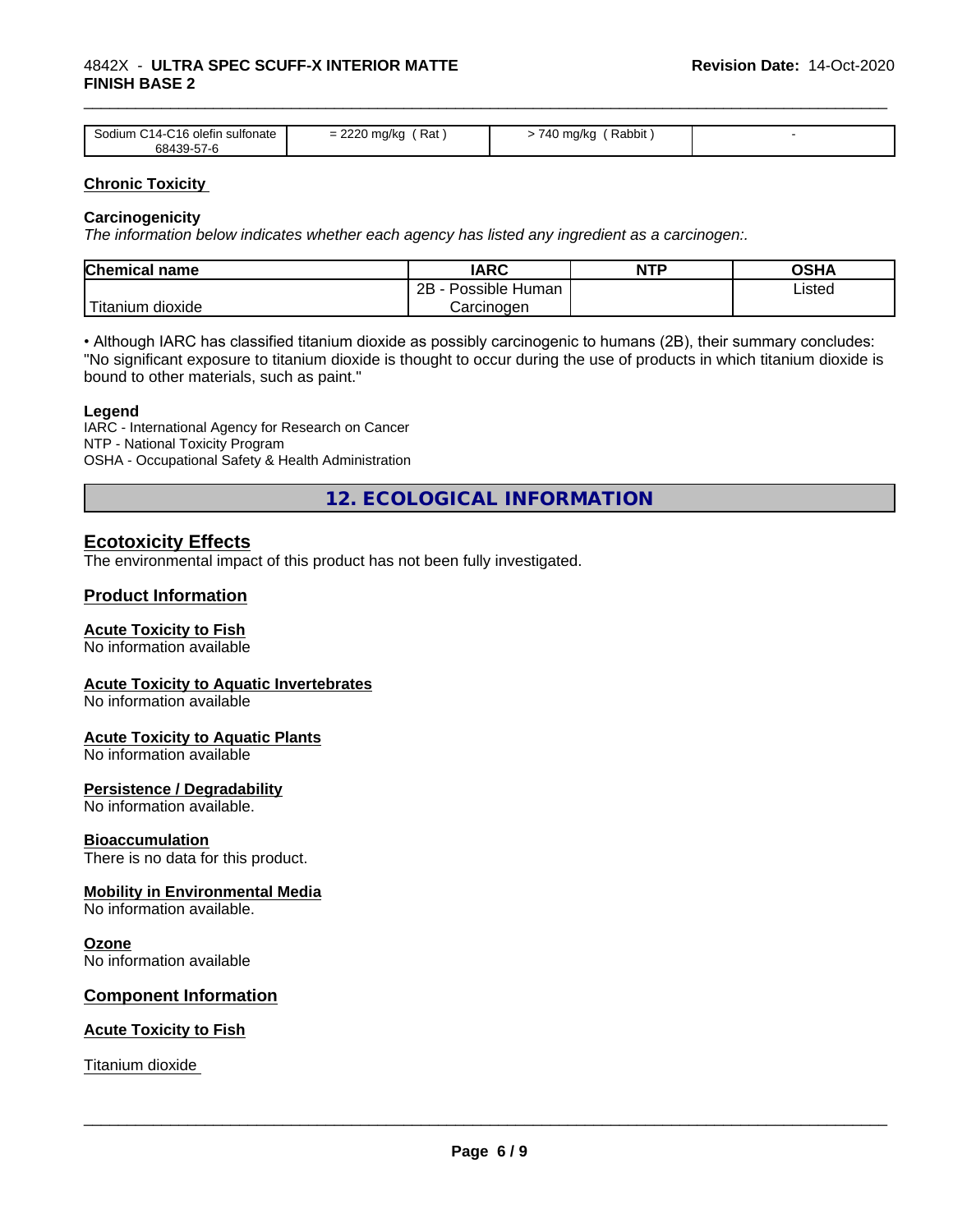$LC50:$  > 1000 mg/L (Fathead Minnow - 96 hr.)

#### **Acute Toxicity to Aquatic Invertebrates**

No information available

#### **Acute Toxicity to Aquatic Plants**

No information available

|                              | 13. DISPOSAL CONSIDERATIONS                                                                                                                                                                                               |  |
|------------------------------|---------------------------------------------------------------------------------------------------------------------------------------------------------------------------------------------------------------------------|--|
| <b>Waste Disposal Method</b> | Dispose of in accordance with federal, state, and local regulations. Local<br>requirements may vary, consult your sanitation department or state-designated<br>environmental protection agency for more disposal options. |  |
|                              | 14. TRANSPORT INFORMATION                                                                                                                                                                                                 |  |
| <b>DOT</b>                   | Not regulated                                                                                                                                                                                                             |  |
| <b>ICAO/IATA</b>             | Not regulated                                                                                                                                                                                                             |  |
| <b>IMDG/IMO</b>              | Not regulated                                                                                                                                                                                                             |  |
|                              | <b>15. REGULATORY INFORMATION</b>                                                                                                                                                                                         |  |

\_\_\_\_\_\_\_\_\_\_\_\_\_\_\_\_\_\_\_\_\_\_\_\_\_\_\_\_\_\_\_\_\_\_\_\_\_\_\_\_\_\_\_\_\_\_\_\_\_\_\_\_\_\_\_\_\_\_\_\_\_\_\_\_\_\_\_\_\_\_\_\_\_\_\_\_\_\_\_\_\_\_\_\_\_\_\_\_\_\_\_\_\_

#### **International Inventories**

| <b>TSCA: United States</b> | Yes - All components are listed or exempt. |
|----------------------------|--------------------------------------------|
| <b>DSL: Canada</b>         | No - Not all of the components are listed. |
|                            | One or more component is listed on NDSL.   |

#### **Federal Regulations**

#### **SARA 311/312 hazardous categorization**

| Acute health hazard               | Nο |  |
|-----------------------------------|----|--|
| Chronic Health Hazard             | Nο |  |
| Fire hazard                       | Nο |  |
| Sudden release of pressure hazard | Nο |  |
| Reactive Hazard                   | Nο |  |

#### **SARA 313**

Section 313 of Title III of the Superfund Amendments and Reauthorization Act of 1986 (SARA). This product contains a chemical or chemicals which are subject to the reporting requirements of the Act and Title 40 of the Code of Federal Regulations, Part 372:

*None*

#### **Clean Air Act,Section 112 Hazardous Air Pollutants (HAPs) (see 40 CFR 61)**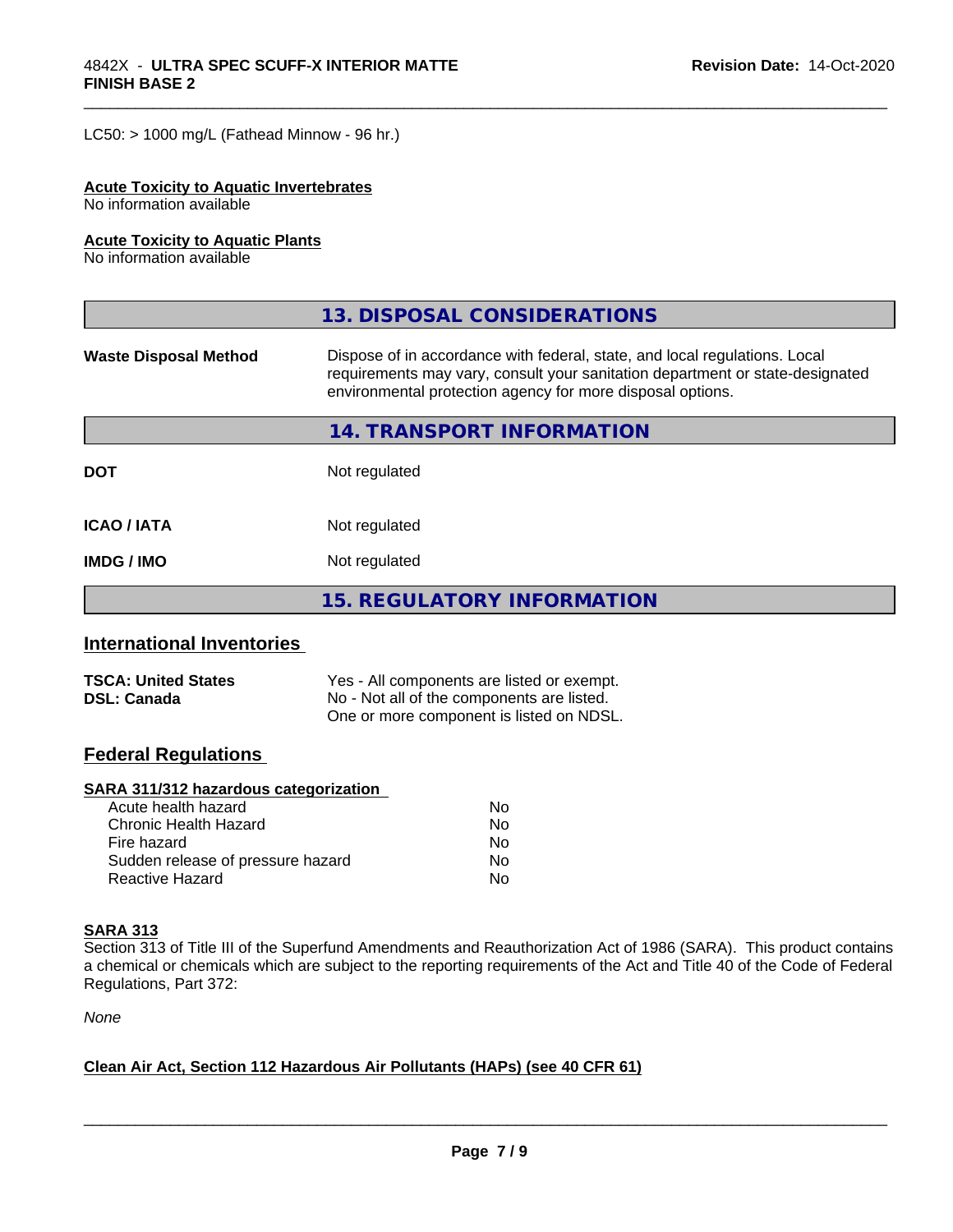This product contains the following HAPs:

*None*

#### **US State Regulations**

#### **California Proposition 65**

**A WARNING:** Cancer and Reproductive Harm– www.P65warnings.ca.gov

#### **State Right-to-Know**

| Cher<br>name<br>шса        | Mass<br>unus <del>c</del> แร<br>71 | ۱۸ ماه<br>וום זי<br>ימי<br>. .<br>-35 | vivania |
|----------------------------|------------------------------------|---------------------------------------|---------|
| --<br>dioxide<br>i itanıum |                                    |                                       |         |

\_\_\_\_\_\_\_\_\_\_\_\_\_\_\_\_\_\_\_\_\_\_\_\_\_\_\_\_\_\_\_\_\_\_\_\_\_\_\_\_\_\_\_\_\_\_\_\_\_\_\_\_\_\_\_\_\_\_\_\_\_\_\_\_\_\_\_\_\_\_\_\_\_\_\_\_\_\_\_\_\_\_\_\_\_\_\_\_\_\_\_\_\_

#### **Legend**

X - Listed

| <b>16. OTHER INFORMATION</b>                                                                                                                          |           |                                                                            |                      |          |  |
|-------------------------------------------------------------------------------------------------------------------------------------------------------|-----------|----------------------------------------------------------------------------|----------------------|----------|--|
| HMIS -                                                                                                                                                | Health: 1 | <b>Flammability: 0</b>                                                     | <b>Reactivity: 0</b> | $PPE: -$ |  |
| <b>HMIS Legend</b><br>0 - Minimal Hazard<br>1 - Slight Hazard<br>2 - Moderate Hazard<br>3 - Serious Hazard<br>4 - Severe Hazard<br>* - Chronic Hazard |           | X - Consult your supervisor or S.O.P. for "Special" handling instructions. |                      |          |  |

*Note: The PPE rating has intentionally been left blank. Choose appropriate PPE that will protect employees from the hazards the material will present under the actual normal conditions of use.*

*Caution: HMISÒ ratings are based on a 0-4 rating scale, with 0 representing minimal hazards or risks, and 4 representing significant hazards or risks. Although HMISÒ ratings are not required on MSDSs under 29 CFR 1910.1200, the preparer, has chosen to provide them. HMISÒ ratings are to be used only in conjunction with a fully implemented HMISÒ program by workers who have received appropriate HMISÒ training. HMISÒ is a registered trade and service mark of the NPCA. HMISÒ materials may be purchased exclusively from J. J. Keller (800) 327-6868.*

 **WARNING!** If you scrape, sand, or remove old paint, you may release lead dust. LEAD IS TOXIC. EXPOSURE TO LEAD DUST CAN CAUSE SERIOUS ILLNESS, SUCH AS BRAIN DAMAGE, ESPECIALLY IN CHILDREN. PREGNANT WOMEN SHOULD ALSO AVOID EXPOSURE. Wear a NIOSH approved respirator to control lead exposure. Clean up carefully with a HEPA vacuum and a wet mop. Before you start, find out how to protect yourself and your family by contacting the National Lead Information Hotline at 1-800-424-LEAD or log on to www.epa.gov/lead.

**Prepared By** Product Stewardship Department Benjamin Moore & Co. 101 Paragon Drive Montvale, NJ 07645 800-225-5554